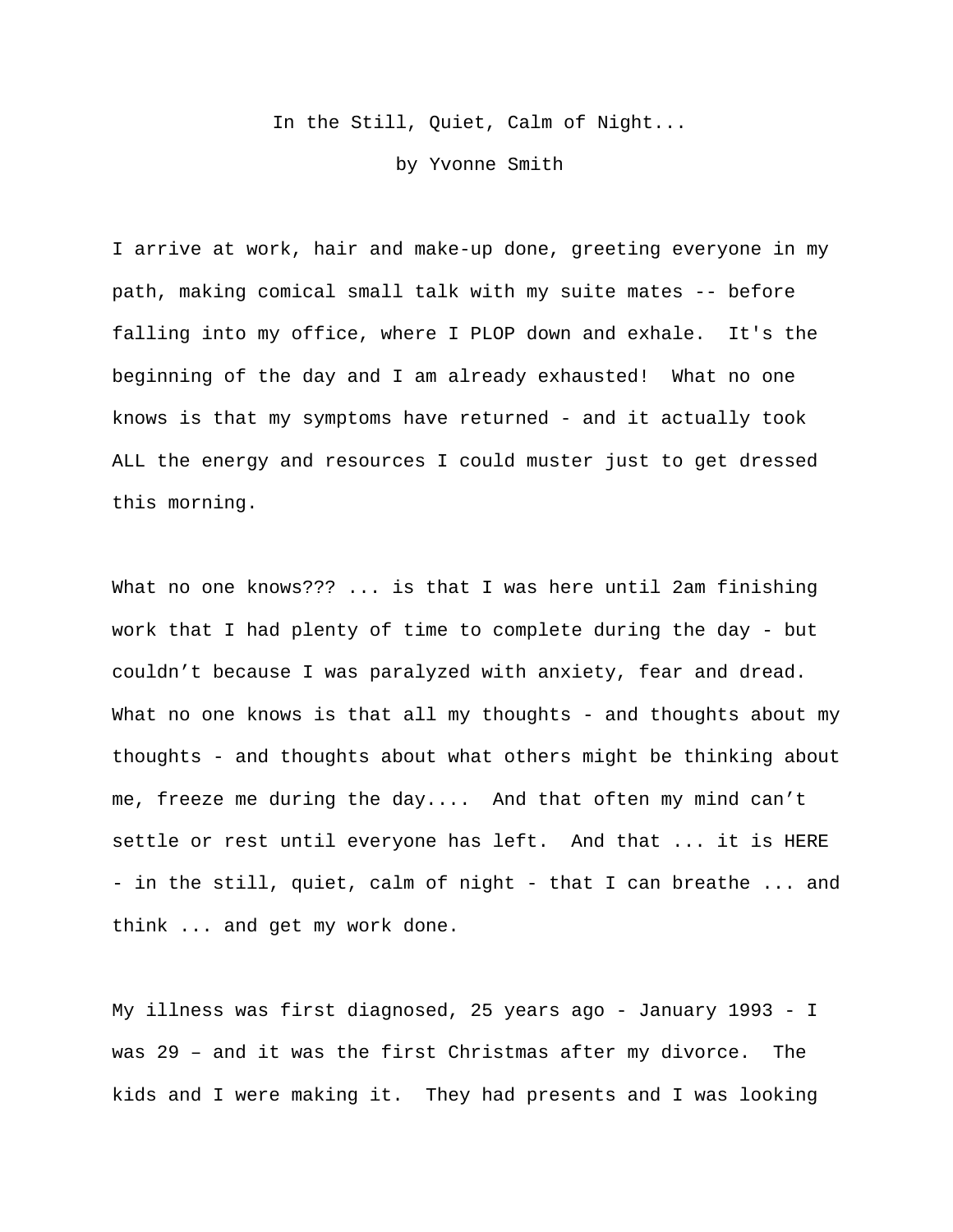forward to starting this new (what I had hoped to be) uncomplicated chapter of my life.

But then - only a few days into January - I started crying - and couldn't stop.

I tearfully explained this to Marjorie, my therapist and she looked at me thoughtfully (as therapists are trained to do), handed me some tissue, and asked when the crying had started. I hear Marjorie as if I'm in a tunnel, and my mind rewinds back to earlier that week. I had woke up to a quiet house - and EERILY gray sky.

There I am - with one eye open. I peek out from under the covers and try to figure out, is it morning, evening, what day is it, am I dreaming? I start to panic, why is it so quiet??? My house is never this quiet. DAMN!! I overslept, the clock's fluorescent lights tells me it is 8:30. I was supposed to be at work at 8:15. Girl get up and get this show on the road! Yet, I'm frozen. I think, "What do I do first?" It's like I have to make up my morning routine from scratch. I manage to brush my teeth, wash my face, and pick out an outfit -- I'm on a roll. Looking through my dresser drawers, though, I can't find any underwear to match my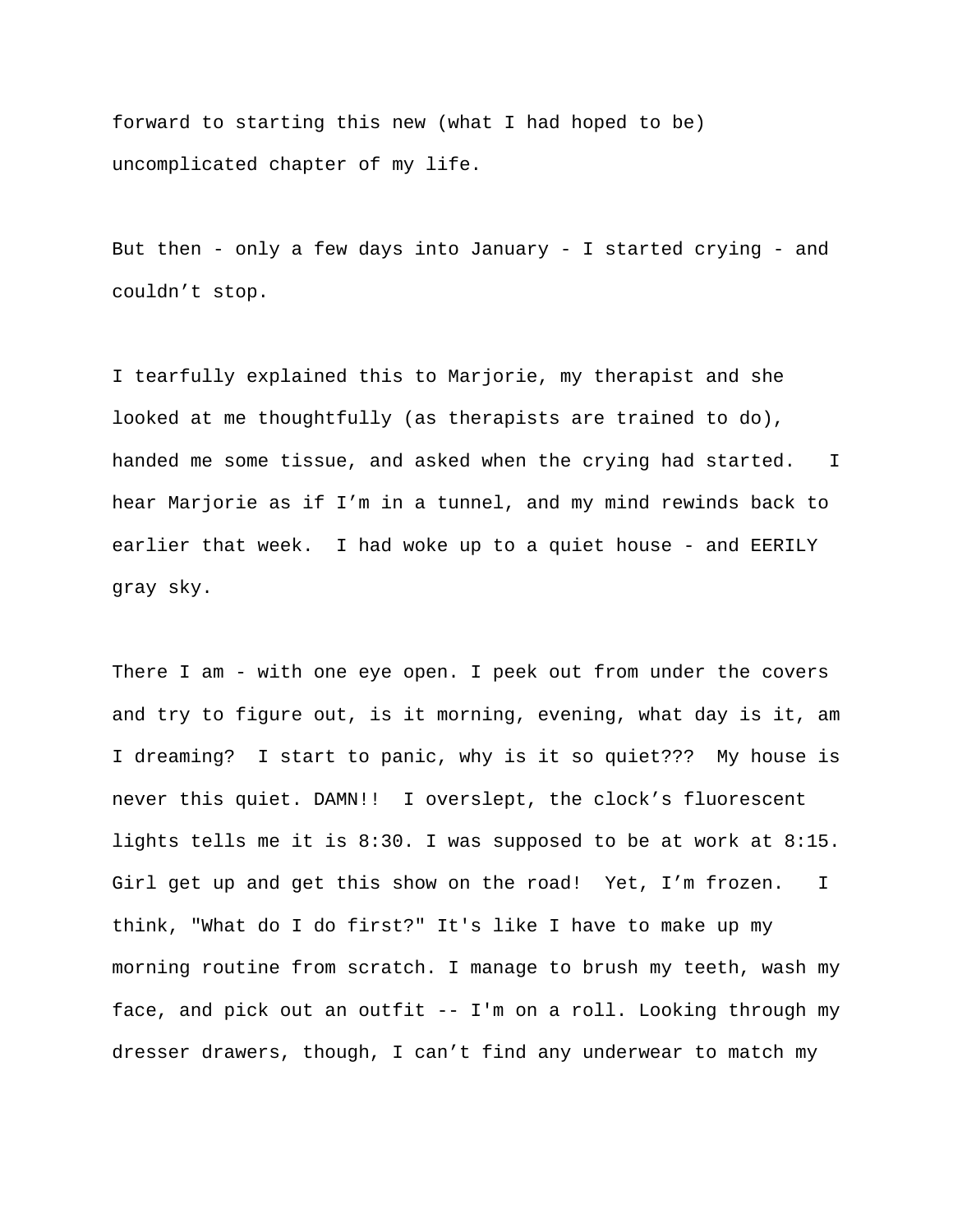outfit. I fling clothes out of the drawer, getting more and more agitated.

"Yvonne," I say to myself, "why does it matter if your underwear don't match your outfit; who's going to see them?" But my mind is stuck and keeps saying they have to match. "Alright, don't panic, go to Plan B, get the kids up, dressed, and off to school, then come back and get dressed." Wait!! That ... that does not make sense. It'll be noon before I get to work. "Calm down," I tell myself. "Go back to Plan A, get yourself together, and then wake the kids." I stop and look around at the clothes strewn all over my room and think, "but my underwear don't match my outfit." Then I start crying - and can't stop. The crying doesn't stop.

Marjorie, (still looking at me thoughtfully) hands me more tissue, and says, "It sounds like you have depression." She asks if I'm open to taking medication. "Medication?" I repeat, (now I'm looking at HER thoughtfully). She explains that depression is an illness, and that taking medication for IT is no different than taking medication for diabetes or high blood pressure. I don't need convincing, though - I need relief, because I am soo tired.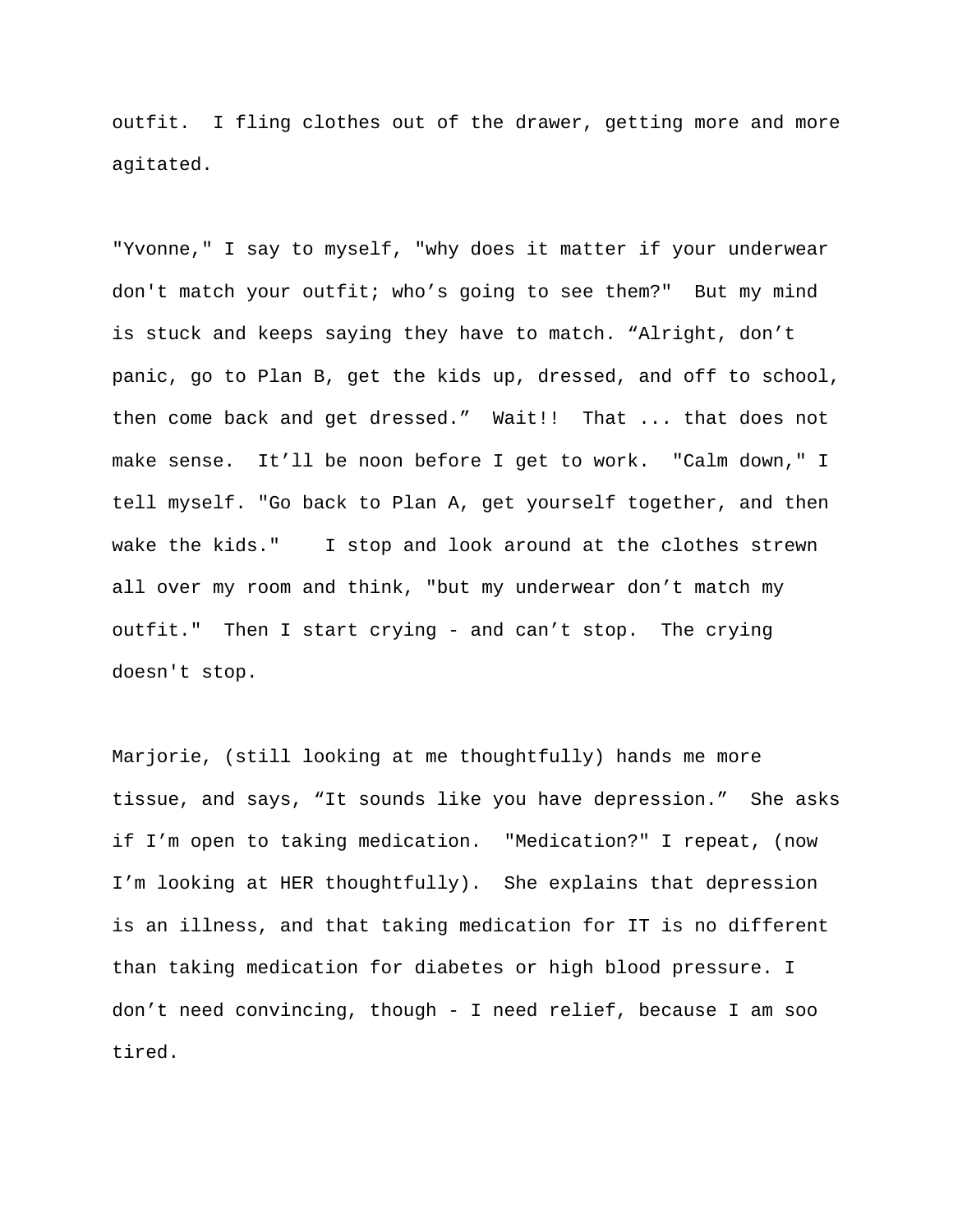That was 25 years ago, I'm now 55. The symptoms have come and they have gone. There are months, sometimes even years, when everything is good, but then, after pushing through life cris-ES --I spiral down, and eventually crash and burn. At these points, I'm left with no resources to climb back out. At these points, everything feels hard ... and it takes me three times longer to get even the most basic things accomplished.

And the anxiety .... Why am I so anxious at home? I live in a safe and comfortable place. Why am I so anxious at work??? When I applied for this position, everyone knew it was perfect for me. I am a natural at planning events and meetings. "My gift" a previous supervisor called it. So why am I feeling so anxious?

I used to think "Well, I'll just get the doctor up my meds -- but I quickly learned that mental health meds are nothing to play with. Different medications have different side effects. One damages my liver. Another, 'though effective, robs me of my personality and joy. When I take it, I don't get stressed but I also don't laugh.... At anything.... Ever.... At my last med check, when I told my doctor that the symptoms had returned, we pondered about the best course of action and she said, "You've been through them all, chickadee." All that's left are old